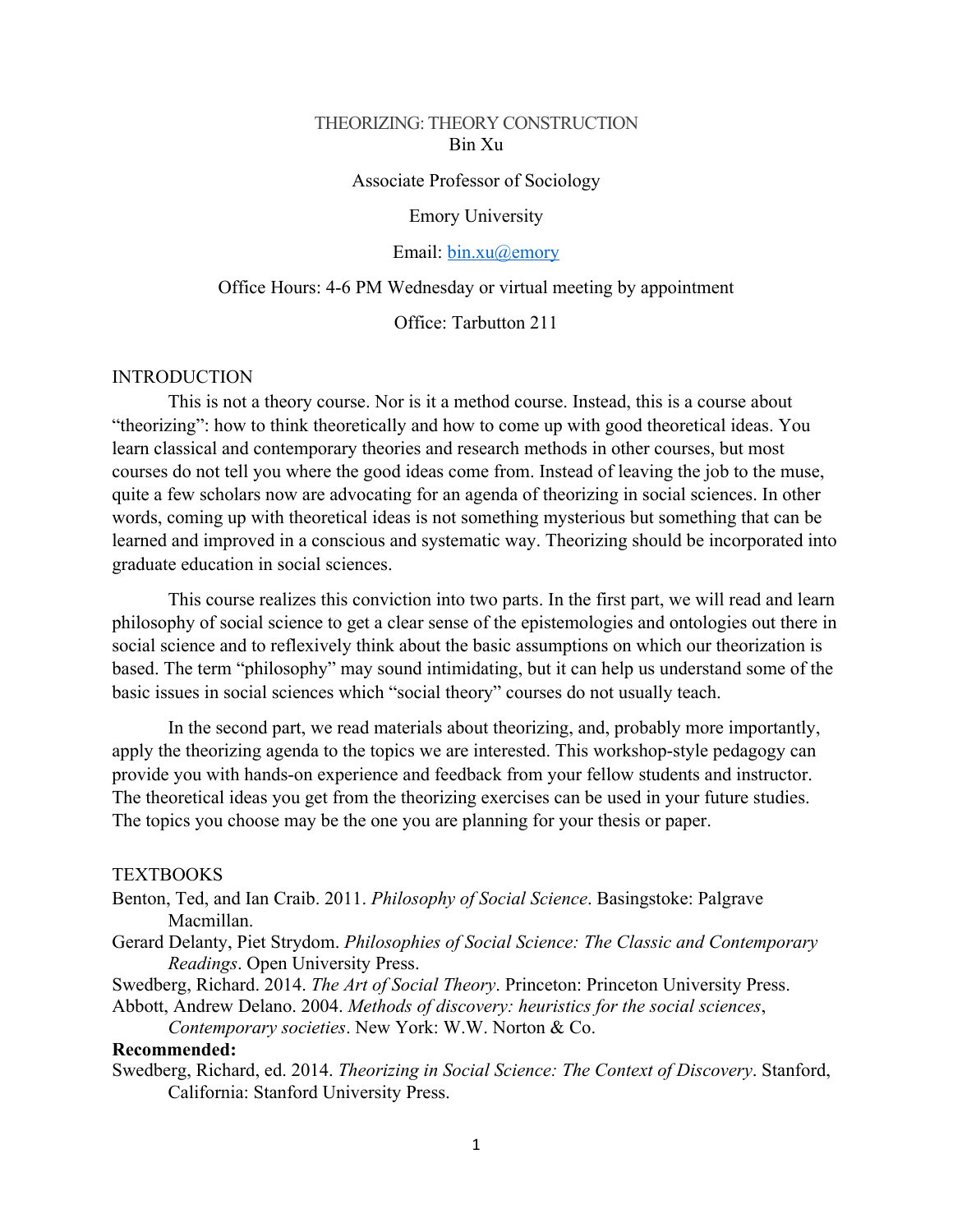Tavory, Iddo and Stefan Timmermans. 2014. *Abductive Analysis: Theorizing Qualitative Research*. Chicago: The University of Chicago Press.

### PEDAGOGICAL METHODS AND EVALUATIONS

### PART I PHILOSOPHY OF SOCIAL SCIENCE

Every week one or two students lead discussions. The students should present a summary of required readings. In addition, every student who is not presenting in the week must also send one or two discussion questions to the discussion leaders the day before the meeting. Those questions will be compiled in advance and discussed in class.

#### PART II: STUDENTS PRESENT THEIR REPORTS ABOUT THEORIZING

Every week each student needs to do an assignment of theorizing after a careful reading of the materials. The assignments are designed to help students to apply the skills and methods in the books to the case they are interested in. Students are strongly encouraged to use these exercises in writing research design or proposal for their  $2<sup>nd</sup>$ -year paper or dissertation or any serious projects.

In each class meeting, the students present their assignments and give feedback to each other. For those students who have relatively clearer ideas about what they are going to do in the graduate study or are thinking about starting a project, these assignments are good devices to come up with new ideas and think through some of the issues they have encountered or will encounter. For those who do not have a clear idea at this moment but have an interested field, it is also a good way to explore some new ideas in a relatively open and tentative manner. Nevertheless, I encourage every student to take the exercises seriously instead of a necessary evil.

#### EVALUATIONS

- 1. Presentations in both parts
- 2. Mid-term: We have a take-home, **mid-term exam.** You will be asked to read and review a few theoretical texts in light of our discussions of philosophy of social science.
- 3. **Final paper**:
	- **1) Option 1**: Revise your assignments in the second part of the course based on your classmates' and the instructor's feedback and organize them into a brief paper on how you theorize in your interested case and, also, in addition to the theorizing part, how philosophies learned in Part I can shed light on some of the issues you encounter in the process of theorizing.
	- **2) Option 2**: Students can team up with each other or the instructor to write a publishable paper on "Theorizing through X method." Such a paper should be based on a careful reading of representative studies that use X method and discuss how scholars theorize and what can be done to improve theorizing with this particular method. Some methods have not been systematically discussed, for example, interviews, computational social science, etc. This option certainly needs synergy, collective interests, and also more time investment, but I can see a clear gap to fill in.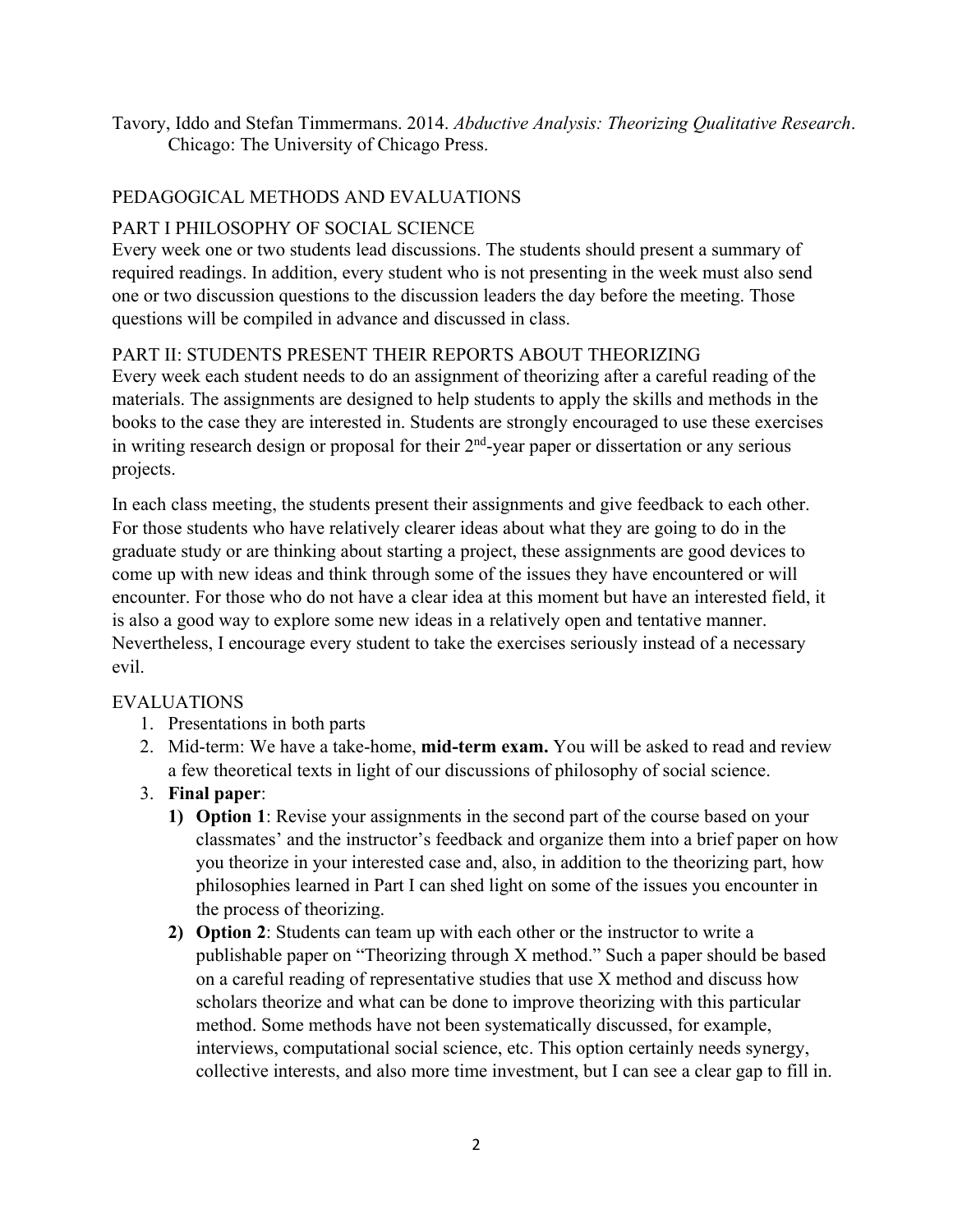|                       | $\%$ |
|-----------------------|------|
| Part I Presentation   |      |
| Midterm               | 20   |
| Assignments $(6)$     | 30   |
| Part II Participation | 10   |
| Final Paper           | 25   |
|                       | 100% |

### RULES OF DISCUSSIONS AND PARTICIPATION

- 1. Active participation in discussion is required.
- 2. When discuss theoretical literature, do not go beyond the texts. Do not show off your knowledge. Breadth of knowledge is certainly a desirable quality, but too often students use it to impress people instead of improve their study.
- 3. Study with your goal in mind: how can this course help my project?

## **WEEKLY SCHEDULE**

## **WEEK 1 AUGUST 25 INTRODUCTION**

No Reading

## PART I PHILOSOPHY OF SOCIAL SCIENCE

#### **WEEK 2 SEPTEMBER 1 EMPIRICISM, POSITIVISM, AND CHALLENGES** Benton and Craib. Chapters 2, 3

In *Delanty*:

1 EMILE DURKHEIM: What is a social fact? (1895)

3 CARL G. HEMPEL. Concept and theory in social science (1952)

5 KARL POPPER. The problem of induction (1934)

### **WEEK 3 SEPTEMBER 8 WEBER AND PHENOMENOLOGY**

Benton and Craib. Chapter 5. (Skip "Instrumental Variations" I & II)

In *Delanty*:

15 WILHELM DILTHEY. The development of hermeneutics (1900)

17 MAX WEBER. 'Objectivity' in social science (1904)

21 ALFRED SCHUTZ. Concept and theory formation in the social sciences (1954)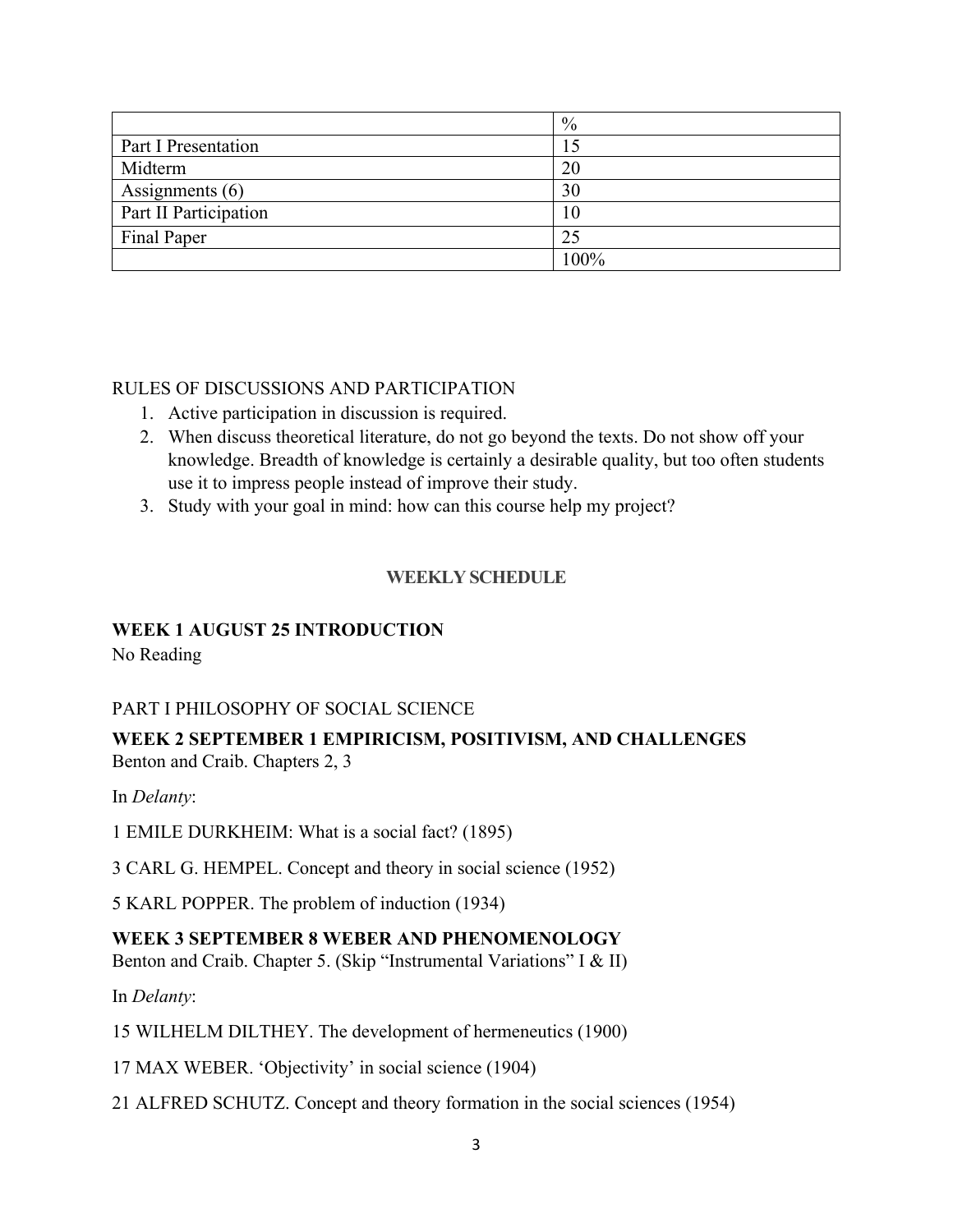31 HAROLD GARFINKEL. Rational properties of scientific and common-sense activities (1960)

# **WEEK 4 SEPTEMBER 15 RATIONALITY AS RULE-FOLLOWING: CULTURES, TRADITIONS, AND HERMENEUTICS**

Benton and Craib. Chapter 6.

In Delanty:

24 PETER WINCH. Philosophy and science (1958)

25 HANS-GEORG GADAMER. Hermeneutical understanding (1960)

### **WEEK 5 SEPTEMBER 22 CRITICAL THEORY**

Benton and Craib. Chapter 7

In Delanty:

33 MAX HORKHEIMER. Traditional and critical theory (1937)

35 THEODOR W. ADORNO. Sociology and empirical research (1969)

36 JÜRGEN HABERMAS. The tasks of a critical theory (1981);

26 JÜRGEN HABERMAS. The hermeneutic claim to universality (1973)

#### **WEEK 6 SEPTEMBER 29 CRITICAL REALISM**

Benton and Craib. Chapter 8.

Gorski, Philip S. 2013. ""What is Critical Realism? And Why Should You Care?"." *Contemporary Sociology* 42 (5):658-670.

In Delanty. 61. Bhaskar. 63. Randall Collins.

### **WEEK 7 OCTOBER 6 PRAGMATISM**

New readings:

Delanty. Whole Part 4. (Excluding Morris, Apel); plus 36. JÜRGEN HABERMAS. Knowledge and human interests (1965)

SEP entry on Charles Peirce:

https://plato.stanford.edu/entries/peirce/

Tavory, Iddo. (2016) The pragmatist wave of theory construction. British Journal of Sociology, 67: 50-56.

#### **Take-home Midterm. Due on October 11.**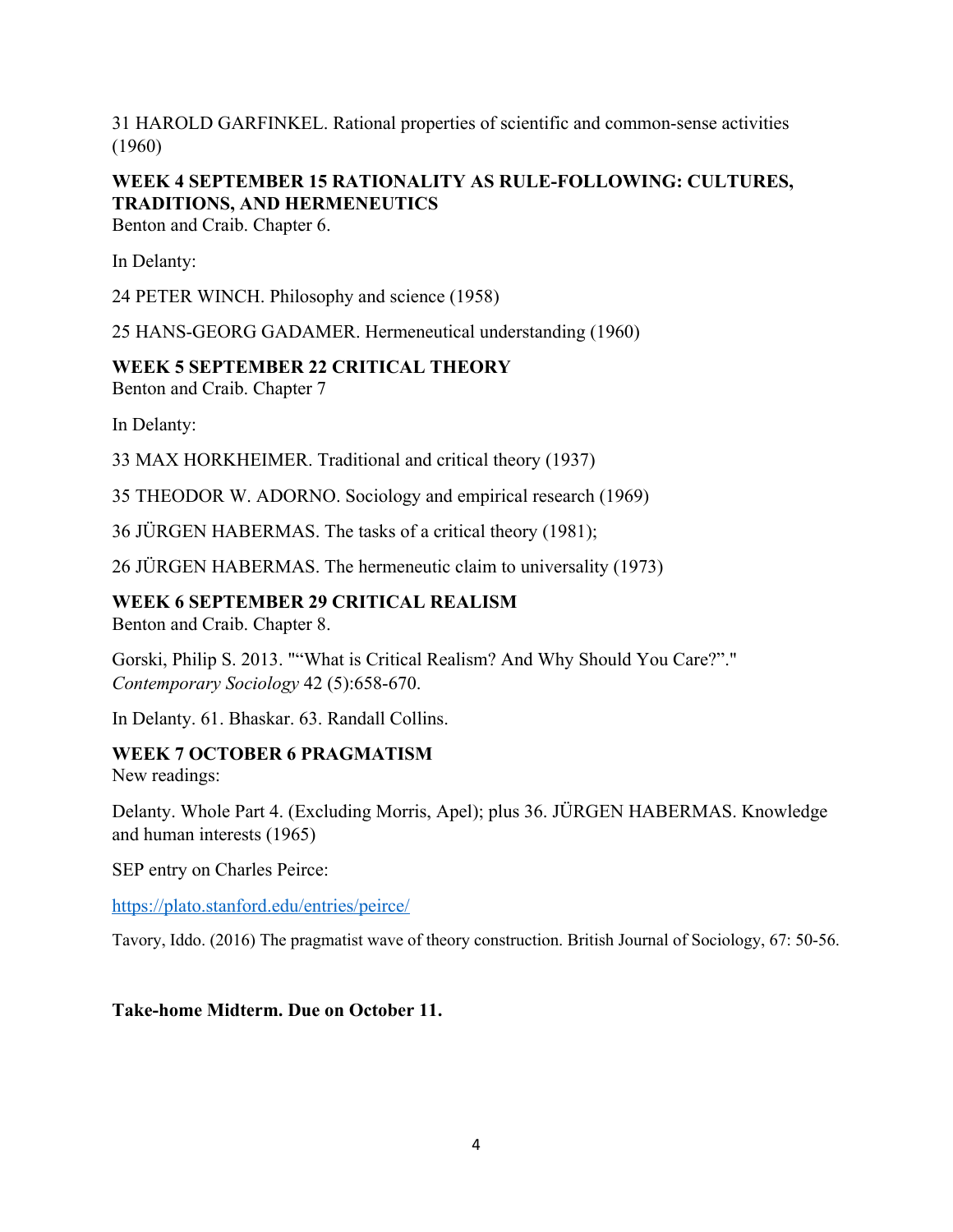## **PART II THEORIZING AND HEURISTICS**

## **WEEK 8 OCTOBER 13 WHAT IS THEORY AND THEORIZING? HOW TO DO IT?**

Gabriel Abend, "The Meaning of 'Theory'", *Sociological Theory* 26(June 2008):173-99.

Tavory and Timmermans. *Abductive Analysis*. Introduction and Chapter 1

Swedberg. "Introduction" to The Art of Social Theory

Swedberg, R. (2017) Theorizing in Sociological Research: A New Perspective, a New Departure? Annual Review of Sociology, 43: 189-206.

## **WEEK 9 OCTOBER 20 OBSERVATION**

Tavory and Timmermans. Chapter 3.

Swedberg. Chapter 2. Social Observation

## **Exercise #1**

- 1. Choose a specific topic that interests you for any reason. The topic should be phrased as "phenomenon X in context Y": for example, campus shooting in the United States.
- 2. Find and "observe" (read, watch, listen, etc.) the following materials:
- 1) A fictional or non-fictional book or long article in a serious but non-academic magazine about the topic
- 2) A documentary/fictional movie about the topic
- 3) A report that contains statistics
- 3. First reaction: Find something that shows up in all the materials and interests you. Do not try to think theoretically at this moment. Find the thing that intuitively puzzles, intrigues, and strikes you.
- 4. Then ask yourself: "Does my expertise or previous immersion in the related field shape my thinking of the topic? If yes, how?"
- 5. Second reaction: Then another thing that interests you. This thing should be beyond the mental framework set by your previous expertise (see no.4).
- 6. Compare the first and second reactions; re-read Swedberg's Chapter 2. Contemplate on the issue of observation and report your contemplation to the class.

## **WEEK 10 OCTOBER 27 CONCEPT AND TYPOLOGY**

Swedberg. Chapter 3 (28 pages)

Goertz. Chapter 2 of *Social Science Concepts: A User's Guide* (40 pages)

Blumer. What is wrong with social theory? (*American Sociological Review*, Vol. 19, No. 1 (Feb., 1954), pp. 3-10)

## **Exercise #2:**

- 1. Find a concept to describe your new thing discovered in last week's exercises.
- 2. Define your concept in two ways: Goertz's 3-level scheme or follow Blumer's sensitizing concept.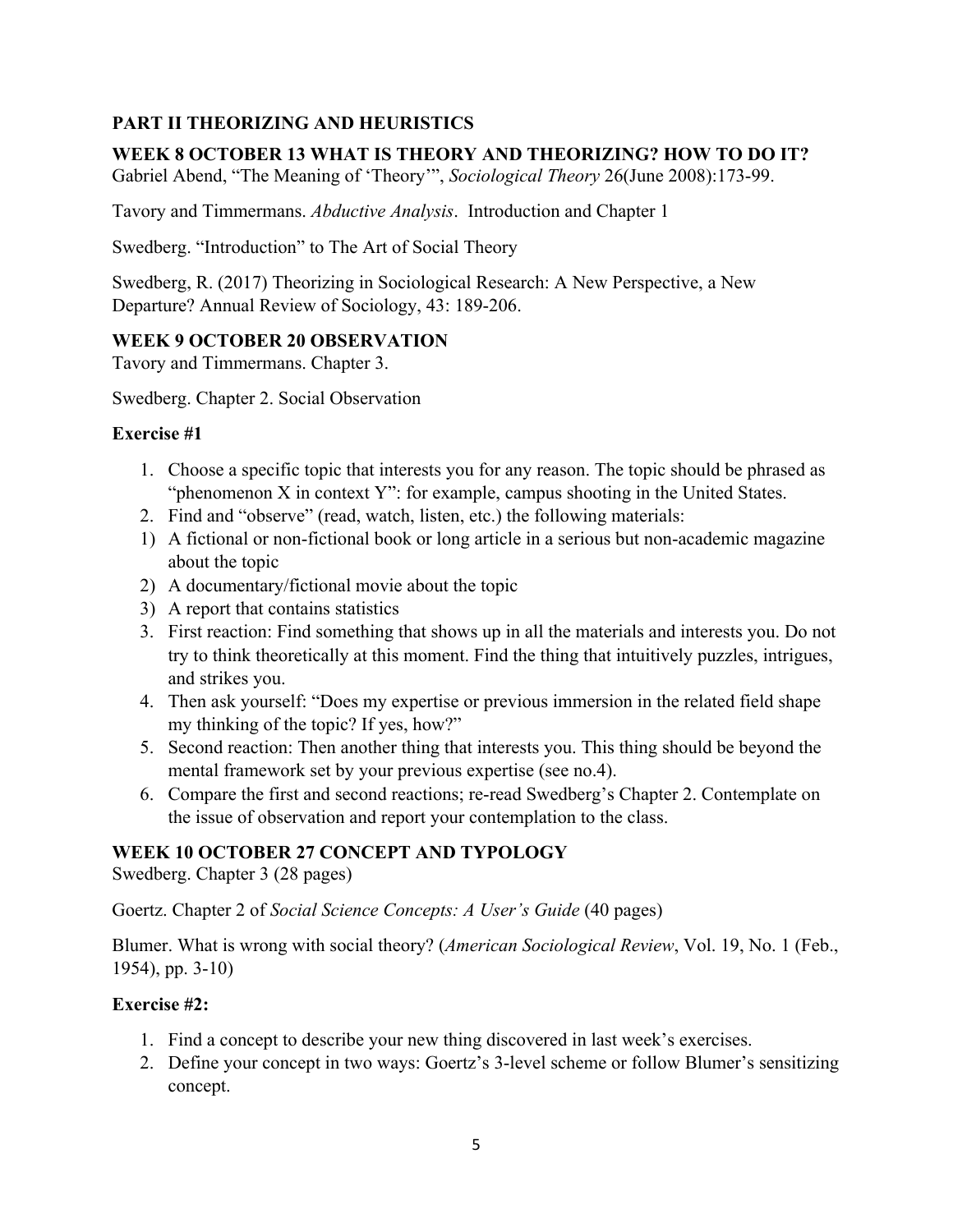3. Compare the two ways of conceptualization and discuss in class which one is more suitable for you and what are the possible drawbacks of the conceptualization.

### **WEEK 11 NOVEMBER 3 HEURISTICS I**

Swedberg. Chapter 4, 6

Abbott. Chapters 3

**Exercise #3**: Come up with new ideas

- 1. Apply one or some of the skills and methods of discovery in Swedberg and Abbott to come up with new ideas. Try as many as possible. Compare them and decide on the ones that excite you most.
- 2. Share your findings with others during the class discussion.

### **WEEK 12 NOVEMBER 10 HEURISTICS II**

Swedberg. Chapter 5

Abbott. Chapters 4, 5, 6

#### **Exercise #4**: Argument/Explanation and Description

- 1. Apply one or some of the skills in Swedberg and Abbott to your case and refine your argument.
- 2. Come up with at least three explanations by using these skills
- 3. Imagine you are about to write a paper based on this argument, and apply the descriptive heuristic methods in Abbott Chapter 5 and 6 to your paper.

## **WEEK 13 NOVEMBER 17 FROM THEORIZING TO METHODS**

Tavory and Timmermans. Chapters 4, 5, 6.

Bin Xu. Appendix to "Chairman Mao's Children." & Chapters 1 & 2.

### **Exercise #5: From theorizing to methods**

- 1. Think of this exercise as a tentative research design, or a document that leads to final research design. But you need to have more detailed descriptions of your thinking processes
- 2. Determine which methods are most feasible and useful ones for your research.
	- 1) Try both quantitative and qualitative methods and compare them.
	- 2) Try both your favorite and your least favorite methods and compare them.
	- 3) Try different levels of analysis (for example, if your initial thoughts are micro-level, try a research design on macro-level, and compare the two).
	- 4) Try different units of analysis (for example, individuals versus groups, narratives versus actions).
- 3. Write a memo of your analysis: your final decision on methods and justification; it is okay if you don't have a decision or have more than one method.